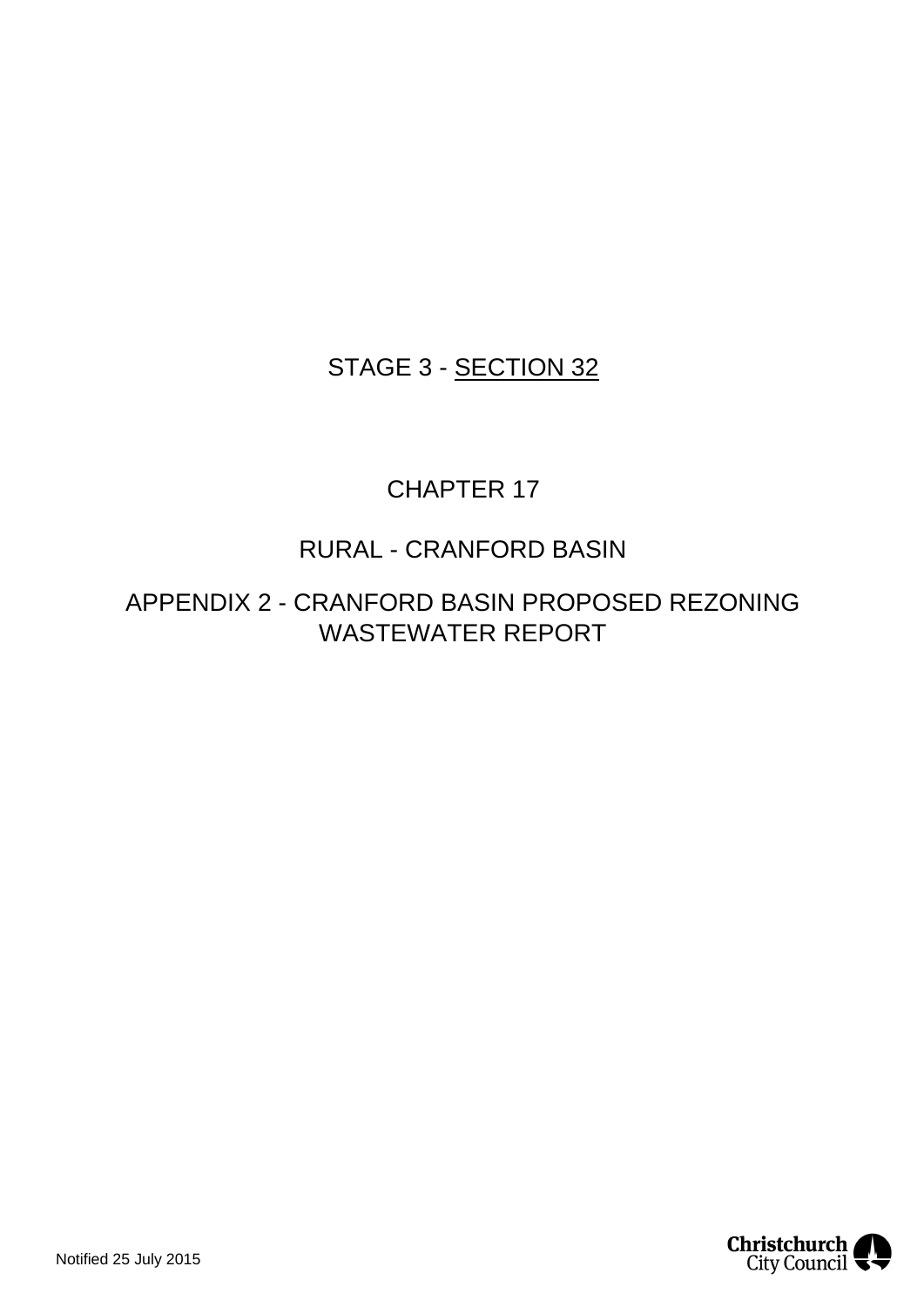

**Opus International Consultants Ltd** Christchurch Environmental Office 20 Moorhouse Avenue PO Box 1482, Christchurch Mail Centre, Christchurch 8140 New Zealand

t:  $+6433635400$ <br>f:  $+6433657858$ +64 3 365 7858 w: www.opus.co.nz

| To             | <b>Bridget O'Brien</b>                       |
|----------------|----------------------------------------------|
| COPY           | Liam Foster                                  |
| <b>FROM</b>    | Tess Mahar                                   |
| <b>DATE</b>    | 2 April 2015                                 |
| <b>FILE</b>    | 3-cw821.00/125CE                             |
| <b>SUBJECT</b> | Cranford Basin Re-zoning – Wastewater Review |

## **1 Introduction**

Opus International Consultants was commissioned by Christchurch City Council (CCC) to assess submissions received by CCC requesting rezoning of properties in the Cranford Basin from Rural 3 to Residential Suburban (RS) under the District Plan Review. There were 3 areas of assessment based on the submissions received (refer Table 1). Each of these submissions was assessed for the potential impact to the wastewater network. Consideration was also given to the any constraints (such as connection location and proposed development density) that may restrict the re-zoning.

The data supplied by Christchurch City Council (CCC) for use during the assessment includes:

- Relevant submission numbers.
- Link to the Proposed District Plan, including Planning Maps and all submissions, [http://proposeddistrictplan.ccc.govt.nz/PropertySearch/SubmissionSearch.html#](http://proposeddistrictplan.ccc.govt.nz/PropertySearch/SubmissionSearch.html) (March 2015).
- CCC *Infrastructure Design Guidelines (IDS), Part 6: Wastewater Drainage, v2.2* (Jan 2014). Table 2 and Table 3 were used to calculate average residential, commercial and industrial wastewater flows.

## **2 Submissions**

CCC has received the following plan change submissions from individuals or collectives, as indicated in Table 1 and Figure 1:

| Tuble 11 Details of Subfillissions assessed as part of this report |                                                                             |                          |                         |                          |  |  |  |
|--------------------------------------------------------------------|-----------------------------------------------------------------------------|--------------------------|-------------------------|--------------------------|--|--|--|
| <b>Submission</b><br><b>Site Code</b>                              | <b>Address / Location</b>                                                   | <b>Submission</b><br>No. | <b>Notified</b><br>Zone | <b>Requested</b><br>Zone |  |  |  |
| <b>Grassmere Site</b><br>(Site A)                                  | Multiple parcels from 31-65 Grassmere<br>Street and 471&503 Cranford Street | 646                      | Rural 3                 | <b>RS</b>                |  |  |  |
| Case Site (Site)<br>B)                                             | 340 Cranford Street                                                         | 957                      | Rural 3                 | <b>RS</b>                |  |  |  |
| <b>Crozier Site</b><br>(Site C)                                    | 60 Croziers Road                                                            | 324                      | Rural 3                 | RS                       |  |  |  |

**Table 1: Details of submissions assessed as part of this report**

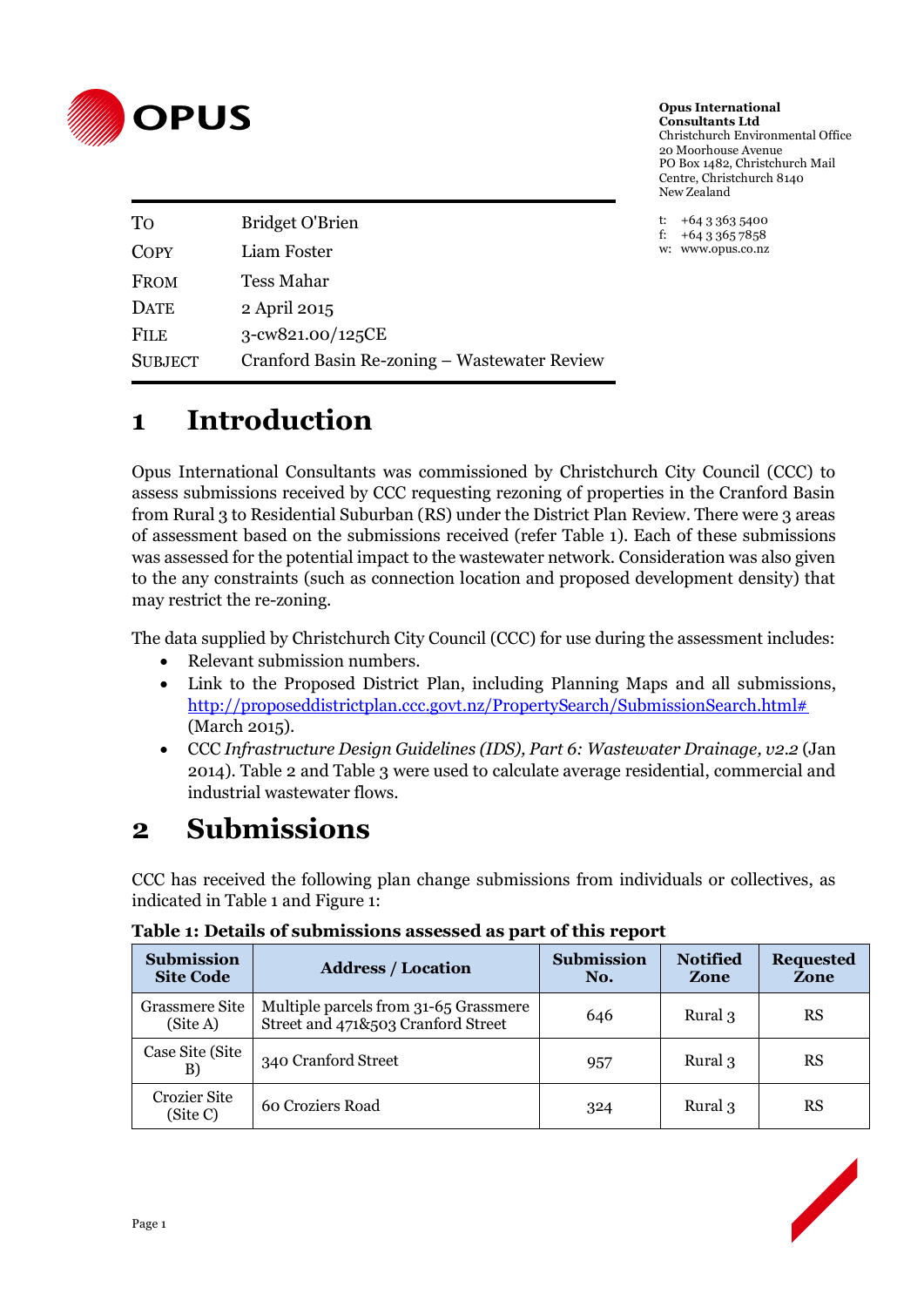

**Figure 1: Properties requesting District Plan zone change from Rural 3 to Residential Suburban**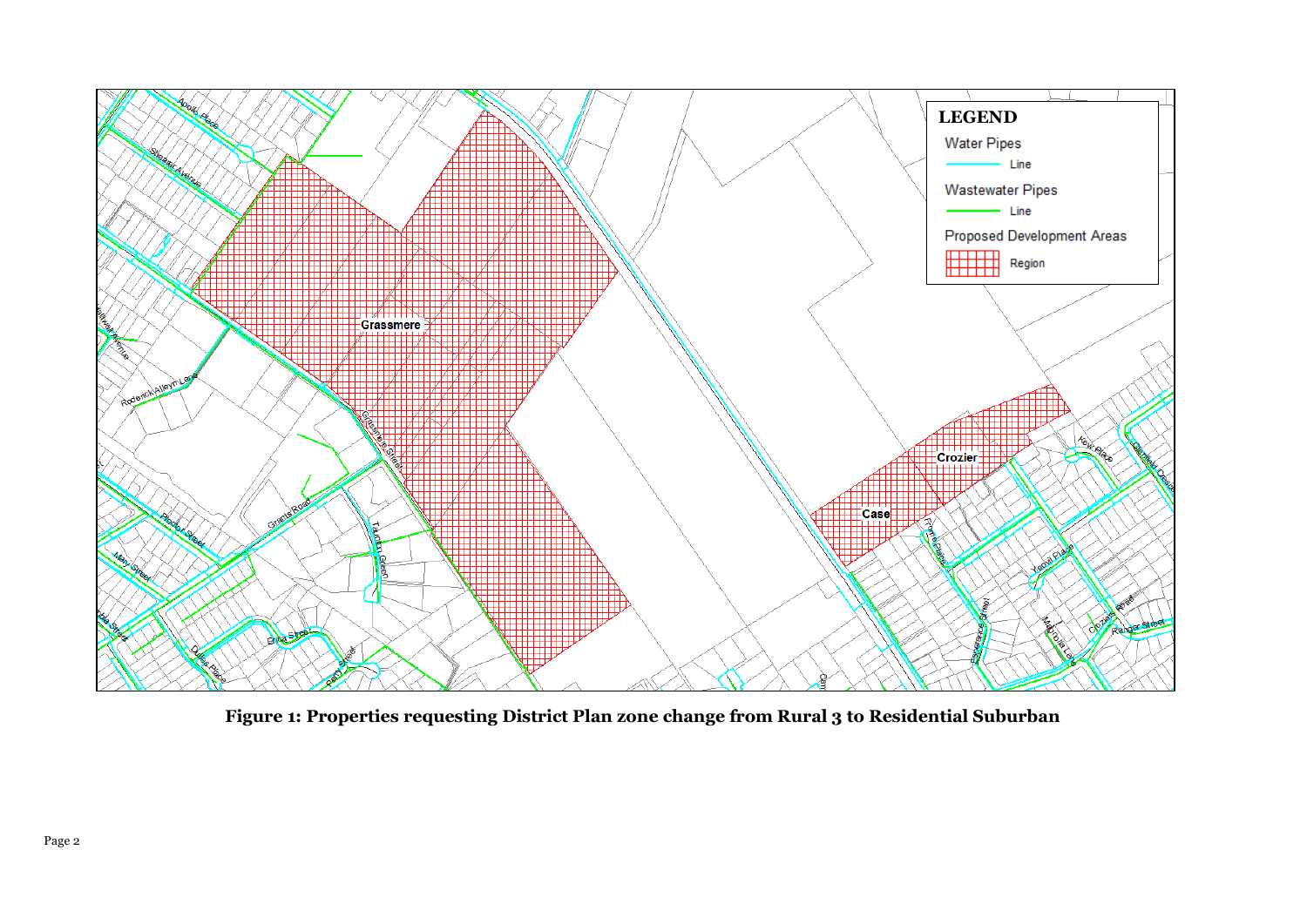# **3 Assessment Approach**

In order to assess the impact of the proposed submissions on the wastewater network, the following methodology was undertaken:

- 1. Each submission was reviewed to detail the exact area of concern and to confirm what the submission was seeking.
- 2. Using the Zone Name Conversion table supplied by CCC, the Operative District Plan zoning, the Proposed District Plan zoning (Notified zone) and the zoning sought by the submission was confirmed.
- 3. An assessment of predicted flows from the proposed re-zone was then conducted. Maximum flows (MF) were calculated for the zoning sought by the submission. The IDS unit design flows (reproduced below in Table 2) were used for this calculation.
- 4. The Case and Crozier sites (Sites B and C) were assessed based on the proposed development area and the re-zoning sought of Residential Suburban, this zone is equivalent to L1 in the Operative District Plan.
- 5. The Grassmere site (Site A) was assessed using 3 re-zoning scenarios, the 3 scenarios have a range of population densities and were undertaken to assess if there should be any constraints applied to the density of the proposed development:
	- $\triangleright$  Scenario 1 assuming a similar housing density to the Residential Suburban Peat Constraint Zone or L1B in the Operative Plan
	- $\triangleright$  Scenario 2 assuming a similar housing density to the Residential Suburban Zone or L1 in the Operative Plan
	- $\triangleright$  Scenario 3 assuming a similar housing density to the Residential Medium Density Zone or L3 in the Operative Plan
- 6. An assessment of predicted flows from the proposed re-zone was then conducted. Maximum flows (MF) were calculated for the zoning sought by the submission. The IDS unit design flows (reproduced below in Table 2) were used for this calculation.
- 7. Based on the calculated MFs, an assessment of the likely impact on the network was undertaken. To assess the impact on the network, the trunk network into which the flow discharges was examined for capacity and overflow (manhole or constructed) issues.
- 8. In order to quantify the extent of the impact on the network, as a worst case scenario the MF was added as a constant flow into the network at the proposed connection point during a wet weather flow (WWF) model run. Overflow results were analysed.
- 9. Investigation was conducted into the network downstream of the proposed re-zone areas, with both SCIRT rebuild and CCC proposed capital upgrades taken into account. This was in order to provide an indication of any constraints to the development.

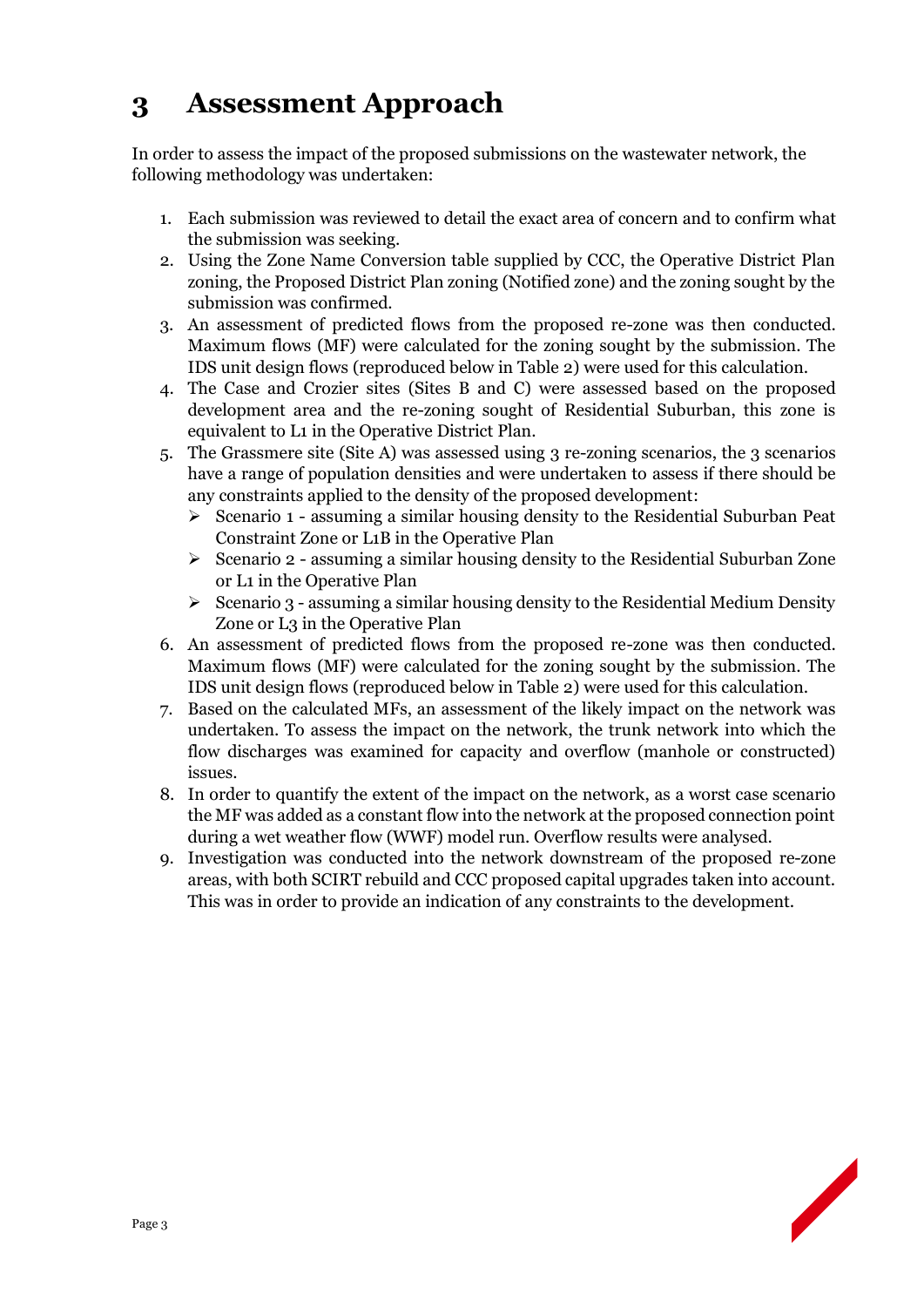| <b>Proposed District</b><br><b>Plan Code</b> | <b>Operative</b><br><b>District Plan</b><br>Code | <b>Population</b><br><b>Density</b><br>(p/ha) | <b>Unit ASF</b><br>(L/s/ha) | <b>Unit MF</b><br>(L/s/ha) |
|----------------------------------------------|--------------------------------------------------|-----------------------------------------------|-----------------------------|----------------------------|
| Residential Suburban<br>Peat Constriant Zone | L1B                                              | 14                                            | 0.04                        | 0.2                        |
| Residential Suburban<br>(RS)                 | L1                                               | 35                                            | 0.09                        | 0.45                       |
| <b>Residential Medium</b><br>Density (RMD)   | L3                                               | 100                                           | 0.25                        | 1.25                       |

**Table 2: IDS unit design flows based on Operative and Proposed District Plans**

## **4 Assumptions, Uncertainties and Limitations**

- The existing SCIRT Christchurch City wastewater model (Current Model) is presently the best available and is suitable for this re-zoning assessment.
- The Current Model is a trunk main model, meaning that most pipes <DN225 are not included in the model. In addition the subcatchments modelled are quite often large and are not split by each manhole in the model.
- Peak wet weather flow (PWWF) is peak flows during a design rainfall event; the 3yr, 24hr duration event. The flow from the existing areas was calibrated for wet weather in 2011 and re-calibrated for dry weather in 2013/14.
- The current population is the 2012 post-earthquake projected population which was based on the 2006 Census data. The model has not yet been updated with the 2013 Census data.
- The Post-SCIRT rebuild model is a work in progress at SCIRT, however the Current Model used for this modelling does not contain all the rebuilt catchments that have completed construction as not all as-built data is available.
- Where suitable, comments have been made regarding the impact of possible SCIRT rebuild work and/or CCC upgrades on the network.

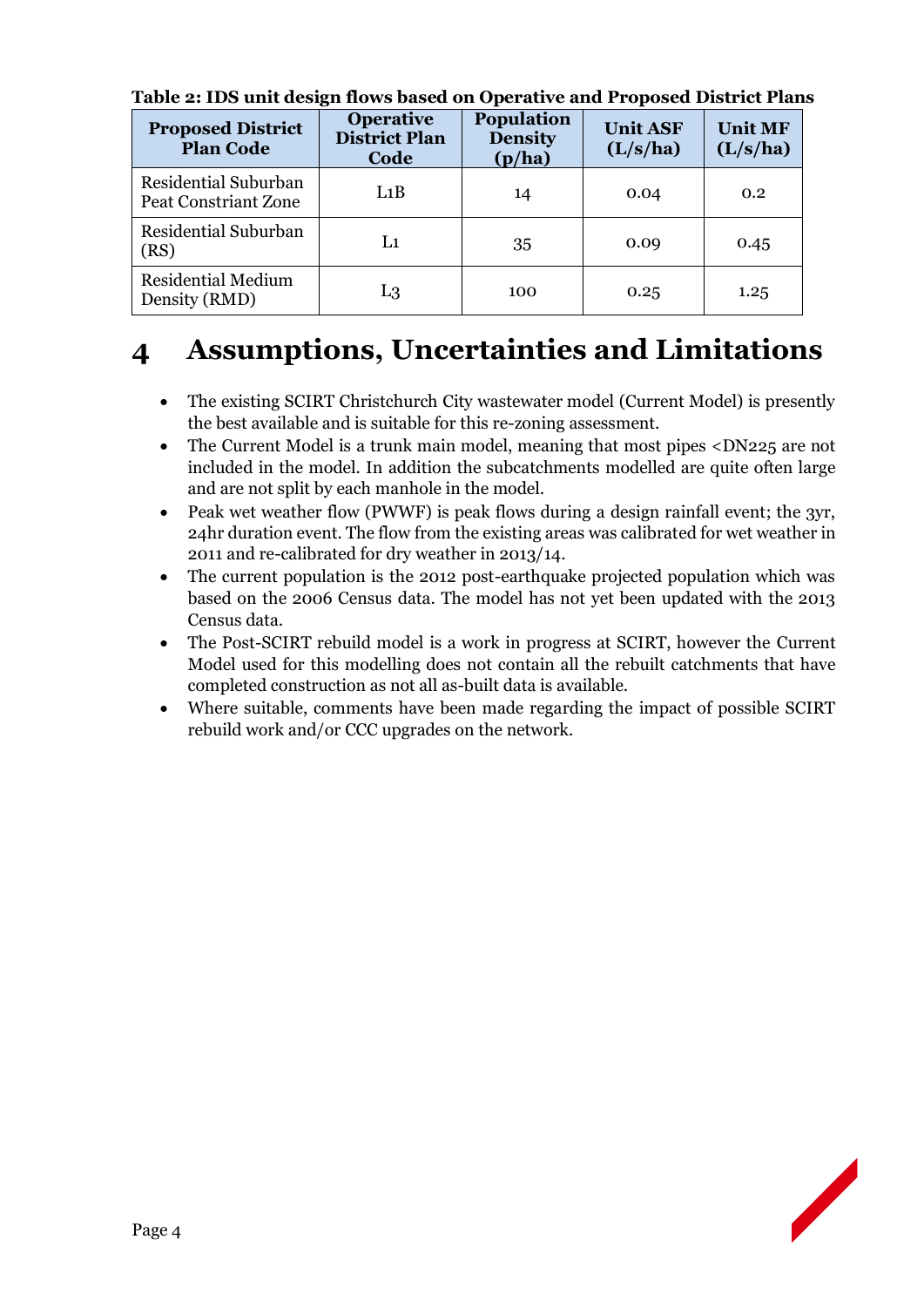# **5 Results**

Table 3 outlines a summary of the calculated flows from the proposed re-zone based on the IDS unit design flows.

| rapie ()) wastewater results for submission requests for re-homing land |                                                                             |                                        |                                  |                                                                 |                                    |                                                                                 |                                                              |                                                                      |                                                                                                           |
|-------------------------------------------------------------------------|-----------------------------------------------------------------------------|----------------------------------------|----------------------------------|-----------------------------------------------------------------|------------------------------------|---------------------------------------------------------------------------------|--------------------------------------------------------------|----------------------------------------------------------------------|-----------------------------------------------------------------------------------------------------------|
|                                                                         | Submission<br><b>Site Code</b>                                              | <b>Address/location</b>                | <b>Scenario</b><br><b>Number</b> | <b>Scenario Modelled -</b><br>Zoning sought                     | <b>Area of Zone</b><br>Change (ha) | <b>Increase in flow</b><br>due to re-zone,<br><b>IDS ASF <math>(L/s)</math></b> | <b>Increase in flow</b><br>due to re-zone,<br>IDS MF $(L/s)$ | Impact                                                               | <b>Comment on Impact</b>                                                                                  |
| A                                                                       |                                                                             | Multiple land parcels                  |                                  | Residential Suburban Peat<br>Constriant Zone (L <sub>1</sub> B) |                                    | 1.2                                                                             | 5.8                                                          | Moderate                                                             | Moderate increase in volume lost at Grassmere<br>overflow during WWF                                      |
|                                                                         | located at: 471 & 503<br>Cranford Street, 31, 37 -<br>45A Grassmere Street, | $\overline{2}$                         | Residential Suburban (L1)        | 29.1                                                            | 2.6                                | 13.1                                                                            | Moderate                                                     | Moderate increase in volume lost at Grassmere<br>overflow during WWF |                                                                                                           |
|                                                                         |                                                                             | 57, 63 - 65 Grassmere<br><b>Street</b> | 3                                | <b>Residential Medium Density</b><br>(L <sub>3</sub> )          |                                    | 7.3                                                                             | 36.4                                                         | Major                                                                | Significant increase in volume lost at Grassmere<br>overflow during WWF                                   |
|                                                                         |                                                                             |                                        |                                  |                                                                 |                                    |                                                                                 |                                                              |                                                                      |                                                                                                           |
|                                                                         | B                                                                           | 340 Cranford St                        | n/a                              | Residential Suburban                                            | 1.9                                | 0.2                                                                             | 0.9                                                          | Moderate                                                             | One additional manhole overflow during PWWF<br>and increased number of manholes with<br>freeboard issues. |
|                                                                         | C                                                                           | 60 Croziers Road                       | n/a                              | Residential Suburban                                            | 2.6                                | 0.2                                                                             | 1.2                                                          | Moderate                                                             | One additional manhole overflow during PWWF<br>and increased number of manholes with<br>freeboard issues. |

**Table 3: Wastewater results for submission requests for re-zoning land**

The development at the Grassmere Site covers a large area and is bound by Cranford Street to the east and Grassmere Street to the west. The Northern Relief is aligned down the north and western boundaries of the proposed r zoning site, and increases in size from a DN750 to DN900 in this section. In order to quantify the effect the re-zoning is likely to have on the wastewater network, the MF from each of the 3 scenarios has been added to the constant flow. The entire flow has been added in at a manhole on Grassmere Street (refer Figure 2).

### **5.1 Grassmere Site (Site A)**

The Northern Relief is a large trunk main that collects and conveys flow from the north and west of Christchurch to PS1, a terminal pump station which discharges to the Christchurch Wastewater Treatment Plant. Located on the Northern Relief just at the south-west boundary of the Grassmere re-zone site is the Grassmere overflow (PS1/21). The Northern Relief is currently predicted to run surcharged during WWF, with known areas downstream to result in manhole overflows, as well as constructed overflows operating during wet weather events. Previous modelling by CCC/Opus indicated that due to the surcharging in the Northern Relief, the Grassmere overflow was predicted to operate annually, with the Current model therefore predicting it to overflow during the design rainfall event.

The addition of the MF from the re-zoning of Site A exacerbates the current issue in the Northern Relief. While in scenario 1 the increase of 5.8L/s is only an approximate 2% increase in flow in comparsion to the 321 L/s P the Northern Relief at this point, essentially any increase just adds directly to the volume lost at the Grassmere overflow. Table 4 compares the increase in volume lost out of the Grassmere overflow during each of the sce

#### **Table 4: Results from scenario runs for Site A**

| <b>Submission Site Code</b> | <b>Model Scenario</b> | <b>Volume lost at Grassmere</b><br>overflow $(m^3)$ | % Change from<br><b>Current model</b> |
|-----------------------------|-----------------------|-----------------------------------------------------|---------------------------------------|
|                             | <b>Base Model</b>     | 598                                                 |                                       |
|                             | Scenario 1            | 686                                                 | 115%                                  |
| A                           | Scenario 2            | 835                                                 | 140%                                  |
|                             | Scenario 3            | 1383                                                | 231%                                  |

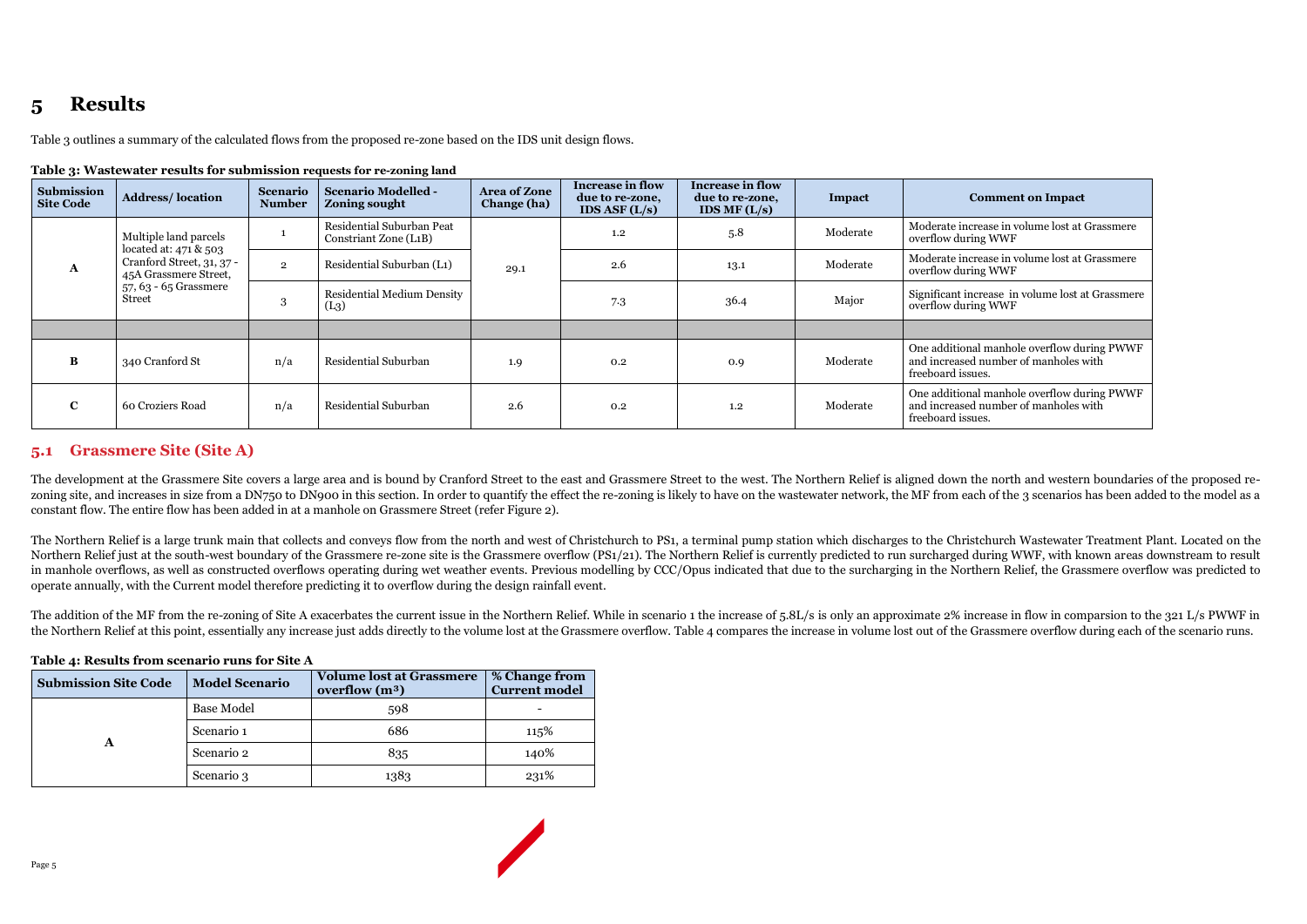

**Figure 2: Map showing Site A connection points and details**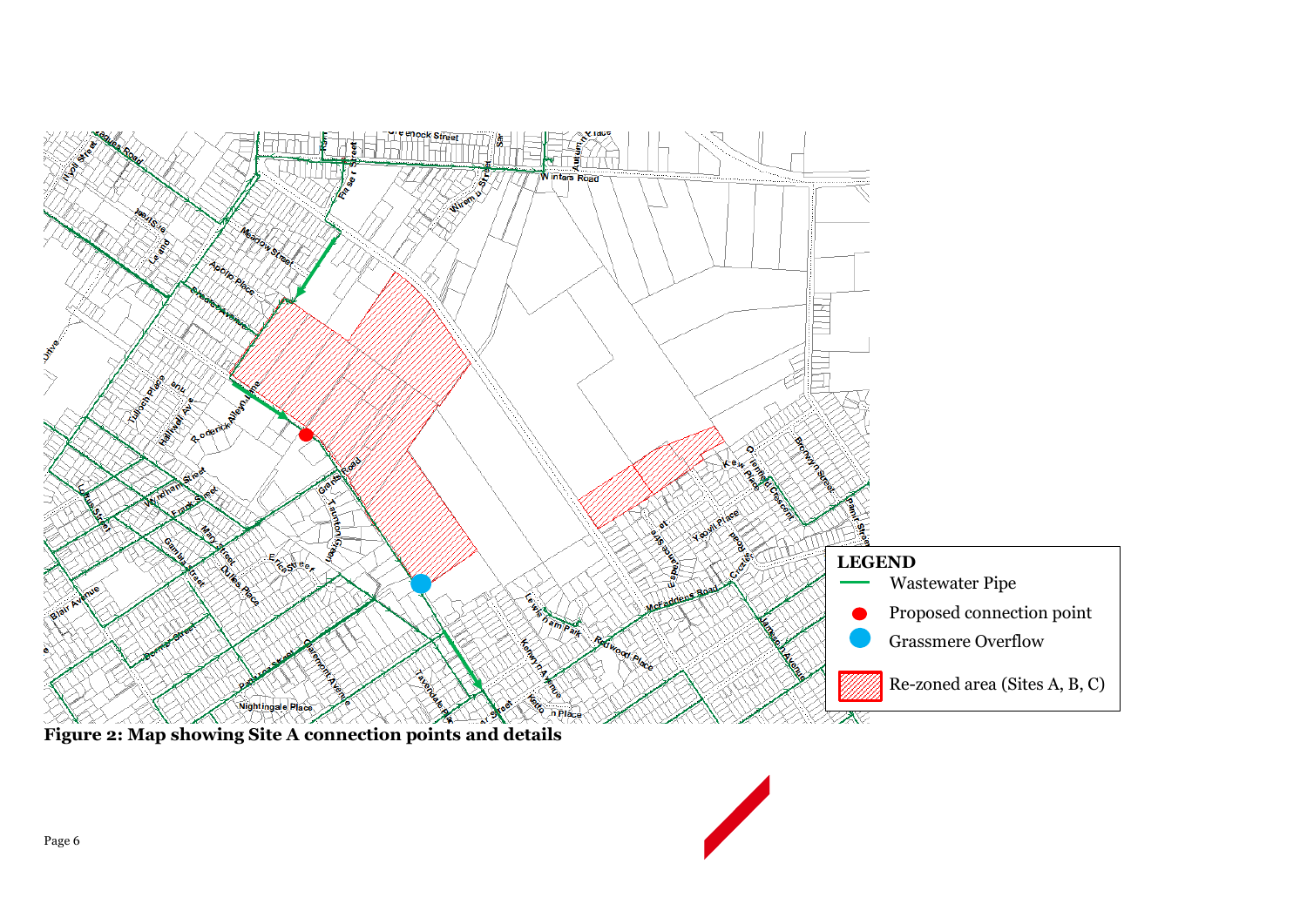### **5.2 Case and Crozier Sites (Sites B and C)**

The two developments at Site B and C are able to connect into the DN150 local reticulation on Fromes Place and Croziers Road, refer Figure 3 The DN150 from Fromes Place directs flow to the newly built PS118 (SCIRT) and then discharges to the gravity network feeding PS6.The DN150 on Croziers Road connects into the gravity network feeding PS6.

The flows from the re-zoned area are not predicted to result in any negative impact on the network during dry weather flow (DWF). In wet weather, while the re-zoned area is predicted to only have a reasonably small MF, due to the size of the reticulation it is entering and existing surcharging issues, this small increase is predicted to result in an increased number of manholes with freeboard issues in the network during PWWF. One additional manhole is now predicted to overflow.

It is the pipework in the PS6 catchment (rather than PS6) which is predicted to have capacity issues during DWF. The pipework immediately upstream of PS6 on Harrison Street (WwPipe65 and WwPipe15151 which is the inlet into PS6) are predicted to have the greatest capacity issues due to pipe size and grade. An additional scenario was run to assess if upsizing (from DN375 to DN525) and re-grading this pipework in the model reduces surcharging and overflow issues in the network. Table 5 outlines the results from this scenario run in comparison to both the base model (with no re-zoning of Site B & C) and also with the re-zoned areas included.

| <b>Model Scenario</b>                                                 | <b>Manhole overflow</b><br>volume $lost(m3)$<br>in PS6 catchment | No of<br>manholes<br>overflowing | No of manholes<br>with $<$ 0.3m<br>freeboard |  |
|-----------------------------------------------------------------------|------------------------------------------------------------------|----------------------------------|----------------------------------------------|--|
| <b>Base Model</b>                                                     | 11                                                               | 2                                | 17                                           |  |
| With Site B & C re-<br>zoned                                          | 56                                                               |                                  | 19                                           |  |
| With Site B & C re-<br>zoned and PS6 inlet<br>upsized and<br>regraded |                                                                  |                                  | 13                                           |  |

**Table 5: Results from additional scenarios run for Site B and C**

The results indicate that upsizing and re-grading WwPipe65 and WwPipe15151 resolve the additional manhole overflow and freeboard issues caused by the addition of flows from the rezoning. The SCIRT project encompassing the PS6 catchment is still in the detailed design phase at SCIRT. It is recommended that CCC investigate if any upgrades to these pipes are programmed as part of the SCIRT work and if this is not the case then any upgrades to this pipework should be included as a constraint to re-zoning and development

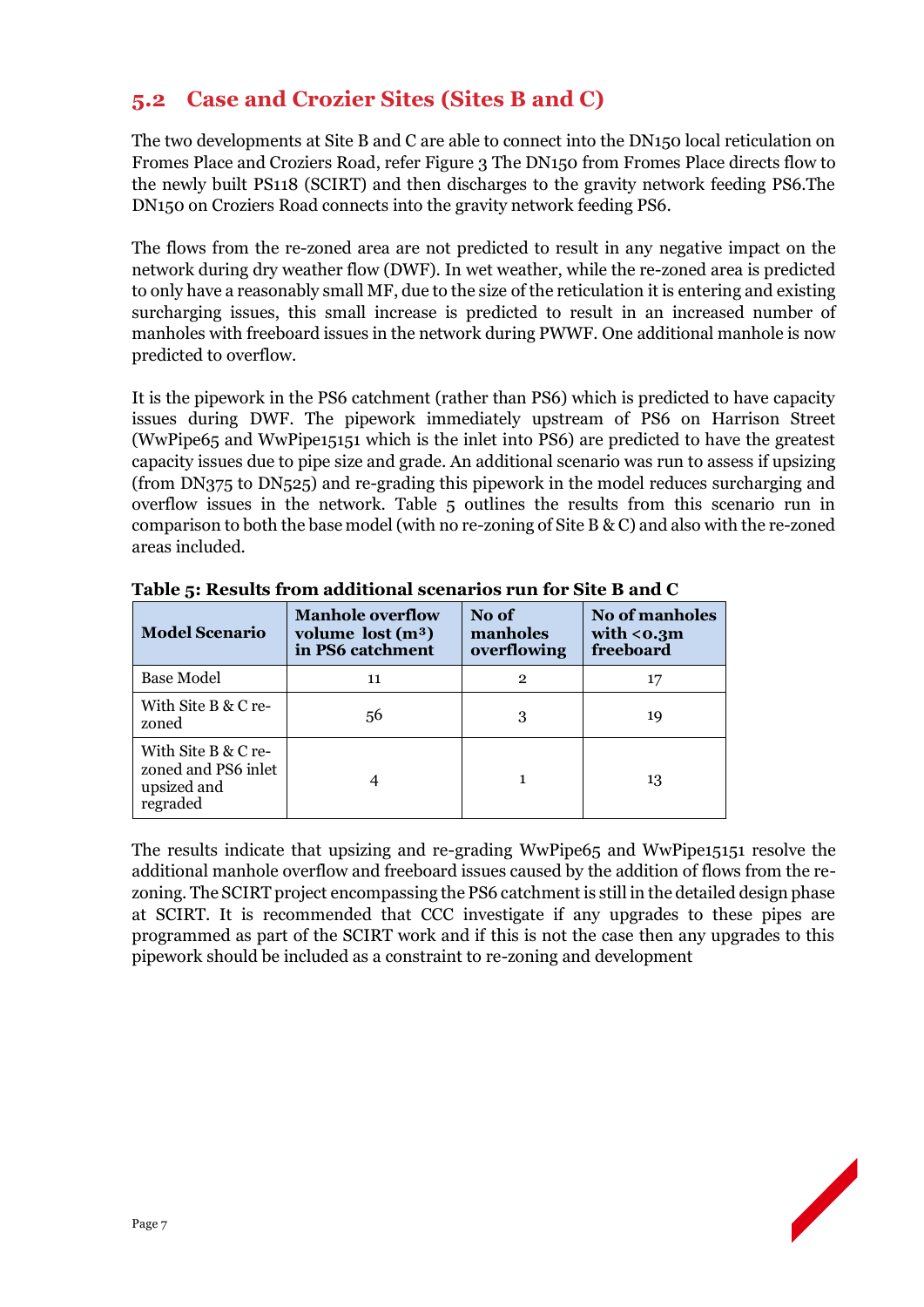

**Figure 3: Map showing Site B & C connection points and details from PS6 catchment**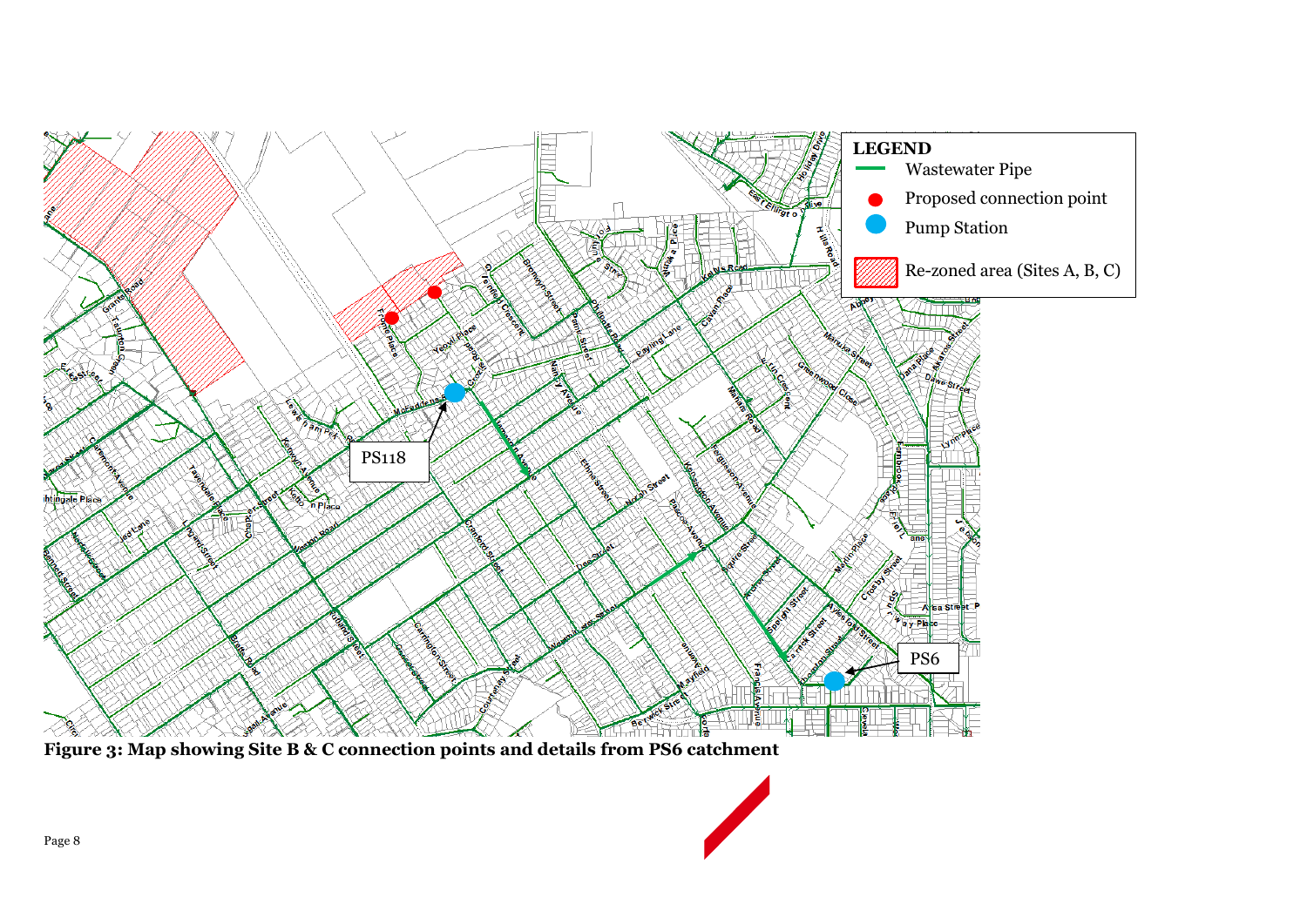# **6 Results Discussion**

### **6.1 Grassmere Site (Site A)**

- As the Northern Relief currently surcharges during wet weather events, there are both CCC and SCIRT upgrades proposed, currently under construction or have been built, to help reduce these issues (including the Wairakei Diversion, Fendalton Duplication, upgrades to the Northern Relief and rebuild of the River Road constructed overflow).
- CCC also propose to undertake substantial capital upgrade of the Grassmere overflow in the future. This upgrade is proposed to help resolve the issue of the current overflow to Dudley Creek and also to allow for growth in northern Christchurch. Issues and options for this upgrade have been identified by CCC.
- The re-zoning of site A in the Cranford Basin is predicted to exacerbate any current overflow issues at the Grassmere overflow. If the development of this site can be restricted until after proposed upgrades at Grassmere overflow occur, the impact of the addition of these flows to the network will be minimal, with the main impact then being on what volumes to account for during design of the proposed upgrades.
- As the re-zoned site in Cranford Basin is likely to have a high groundwater table, it is recommended that consideration be given to a pressure or vaccum wastewater system, rather than gravity. This type of system is also likely to mitigate any backwater effect that might occur from connecting to the surcharged Northern Relief via a gravity network.

#### *Constraints on Re-zoning*

- Consideration should be given to constraining the timing of any potential development to be in line with or following on from the timing of proposed upgrades at the Grassmere overflow. If the development of the re-zoned area occurs prior to the upgrades, the volume lost at the Grassmere overflow during wet weather is predicted to increase.
- Due to the likelihood that there is a high groundwater table at site A, it is recommended that a pressure or vacuum wastewater system be considered rather than gravity.
- A system that is able to attenuate flows during wet weather should be considered. To reduce any increase in overflow volume lost from the network, attenuating WWF from the new developments until after PWWF passes in the network is necessary.

### **6.2 Case and Crozier Sites (Sites B and C)**

- The Current model predicts that the PS6 catchment has high infiltration and inflow, resulting in a surcharged network during the design wet weather event. PS6 itself does not appear to have capacity issues, however, there are capacity issues identified within the catchment reticulation serving PS6.
- Pipework immediately upstream of PS6 on Harrison Street (WwPipe65 and WwPipe15151 which is the inlet into PS6) are predicted to have the greatest capacity issues due to pipe size and grade.
- In the PS6 catchment, stormwater inflow from vented manholes is a known contributer to surcharging issues during WWF. This area contains the Flockton Basin and in this

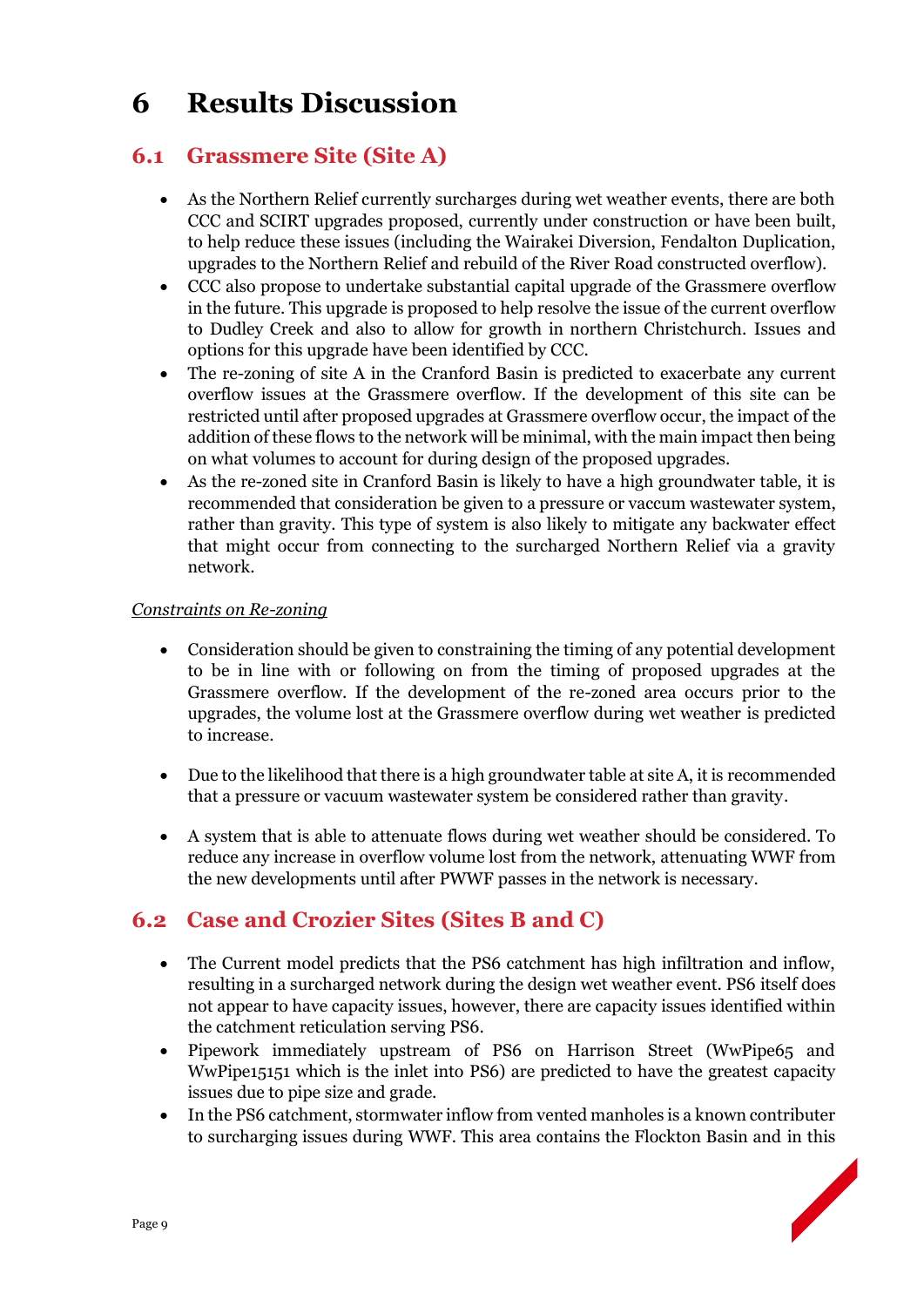area and elsewhere in the catchment, water is known to pond during wet weather events and enter the wastewater network through manhole vents. CCC area currently working on a trial to block vented manholes in areas that pond to determine the impact this has on restricting stormwater inflow to the wastewater network.

- High groundwater levels in the north-west of the PS6 catchment also results in some of the pipes being below groundwater, hence infiltration is known to be an issue.
- The Current model does not have any SCIRT rebuild changes to the network, including those in the catchment immediately downstream of these connections (particularly PS118 at the intersection of McFaddens Road and Jameson Ave). However, current information received to date, has identified that the SCIRT rebuild in the greater PS6 catchment is not proposed to make any major connectivity or configuration changes to the network, and no major upgrades are proposed. Repairs on some pipework, in addition to some lining, is expected.
- Any reduction in I&I from repairs, lining or blocking inflow, will be unknown until work is complete and additional flow monitoring undertaken, this is only expected to occur sometime in 2017.

#### *Constraints on Re-zoning*

It is likely that the changes to the PS6 catchment network outlined in this discussion may reduce flows entering, and therefore surcharging in the network, mitigating the need for stringent restrictions to flows from any re-zoning.

However, until this is confirmed, it is suggested that the following constraints be applied to any development proposed as part of re-zoning of Site B and C:

- No development to occur prior to CCC undertaking further assessment to determine if pipe upgrades are required immediately upstream of PS6 (refer results for specific pipes) and allowing for the implementation of these upgrades to take place if required.
- Due to infiltration issues in the current network from a high groundwater table it is recommended that a pressure or vacuum wastewater system be considered rather than gravity.
- A system that is able to attenuate flows during wet weather should be considered. To avoid the risk of manhole overflows (and freeboard issues), attenuating WWF from the new developments until after PWWF passes in the network is necessary.

# **7 Conclusions and Recommendations**

Development of any of the re-zone areas proposed by the submissions assessed for this report, are predicted to result in moderate or major impacts to the performance of the wastewater network, if unmitigated. The impacts predicted include increases to volume lost from manhole or constructed overflows.

We have assessed that Site A would connect into the Northern Relief, which is aligned along the north and western boundary of the proposed site. However, the Northern Relief is currently predicted to be heavily surcharged during WWF, and the Grassmere overflow downstream is predicted to overflow. Any addition in flow into the Northern Relief has a corresponding increase in volume lost out the Grassmere overflow. Selection of alternative connection points